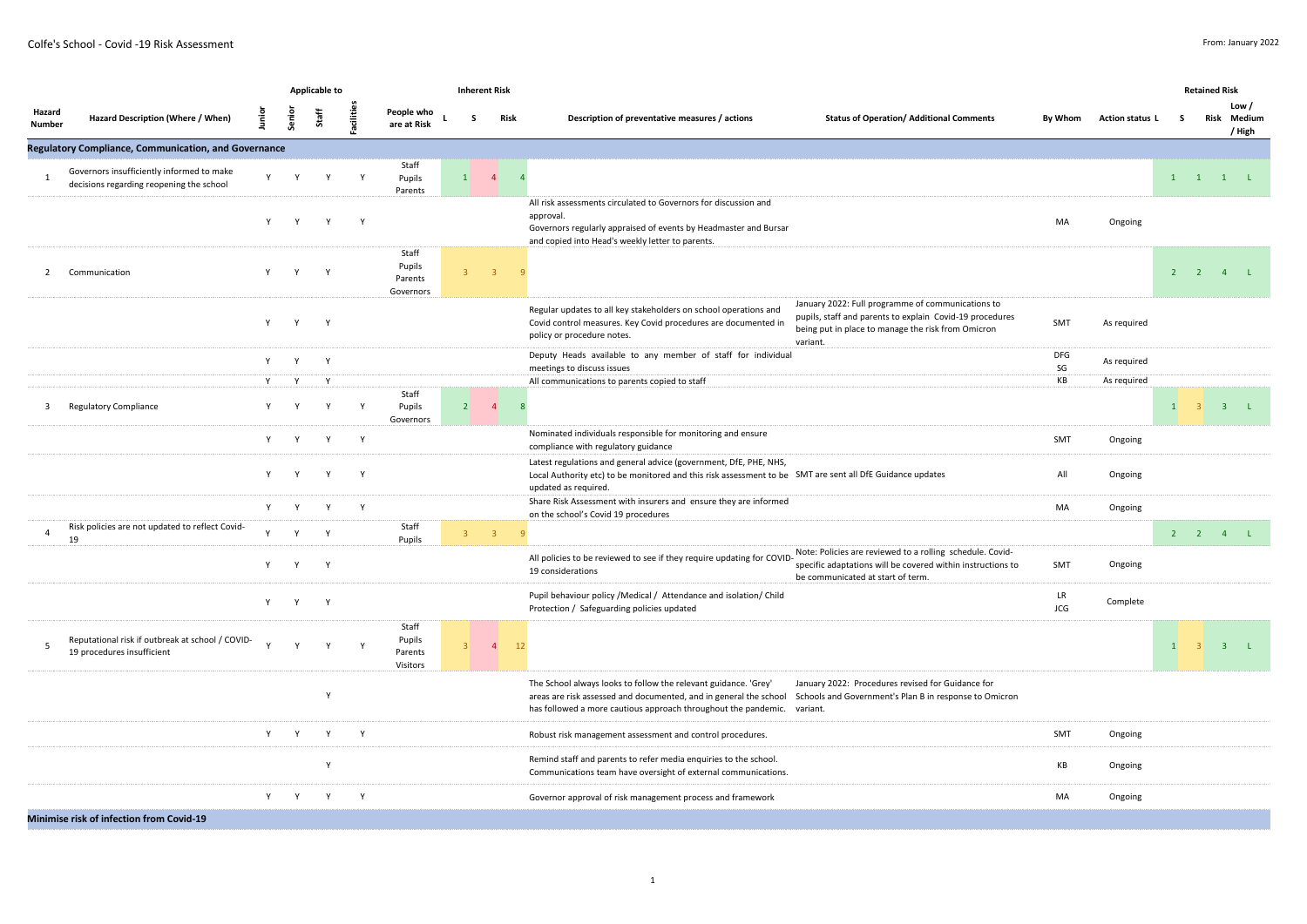|                  |                                                                                                                           |   |         | <b>Applicable to</b> |              |                                        |                | <b>Inherent Risk</b> |                                                                                                                                                                                                                                                            |                                                                                                                                                                                                                                                                                                                                                                                |                  |                 |                | <b>Retained Risk</b> |                                |
|------------------|---------------------------------------------------------------------------------------------------------------------------|---|---------|----------------------|--------------|----------------------------------------|----------------|----------------------|------------------------------------------------------------------------------------------------------------------------------------------------------------------------------------------------------------------------------------------------------------|--------------------------------------------------------------------------------------------------------------------------------------------------------------------------------------------------------------------------------------------------------------------------------------------------------------------------------------------------------------------------------|------------------|-----------------|----------------|----------------------|--------------------------------|
| Hazard<br>Number | Hazard Description (Where / When)                                                                                         |   | Senio   | Staff                | Facilitie    | People who<br>are at Risk              | -S             | Risk                 | Description of preventative measures / actions                                                                                                                                                                                                             | <b>Status of Operation/ Additional Comments</b>                                                                                                                                                                                                                                                                                                                                | By Whom          | Action status L | s.             |                      | Low /<br>Risk Medium<br>/ High |
| 6                | Insufficient monitoring of the effectiveness of<br>and compliance with Covid control measures                             |   | Y       | Y                    | $\mathsf{Y}$ | Staff<br>Pupils<br>Parents<br>Visitors |                | $\overline{4}$       | 12                                                                                                                                                                                                                                                         |                                                                                                                                                                                                                                                                                                                                                                                |                  |                 | 2 <sup>1</sup> | $\overline{4}$       | 8 <sup>°</sup><br>$-1$         |
|                  |                                                                                                                           |   |         |                      |              |                                        |                |                      | SMT responsible for monitoring compliance, seeking feedback, and<br>regularly assessing compliance of control measures.                                                                                                                                    | SMT to actively monitor around the site during the day.<br>Covid 19 is standing agenda item at weekly meetings of<br>SMT.                                                                                                                                                                                                                                                      | SMT              | Ongoing         |                |                      |                                |
| $7^{\circ}$      | Social Distancing - Site capacity. More pupils<br>return to school than can be safely<br>accommodated on the site.        | Y | Y       | Y                    |              | Staff<br>Pupils                        |                | $\overline{4}$       | 20                                                                                                                                                                                                                                                         |                                                                                                                                                                                                                                                                                                                                                                                |                  |                 | $\mathbf{R}$   | $\overline{2}$       | 6 <sub>1</sub>                 |
|                  |                                                                                                                           |   | Y Y     | Y                    |              |                                        |                |                      | Planning follows the Government's Operational guidance for<br>schools and EYFS settings                                                                                                                                                                    |                                                                                                                                                                                                                                                                                                                                                                                | SMT              | Ongoing         |                |                      |                                |
|                  |                                                                                                                           | Y | Y       | $\mathbf{v}$         |              |                                        |                |                      | CONTROL OPTION: Per the Coronavirus Outbreak Management<br>Plan, Bubbles or other precautions such as social distancing and<br>mask use can be reintroduced if the School's or local Covid-19<br>infection status warrants this.                           | January 2022; "Bubbling" of students is not mandated,<br>however, precautions are being taken in the Jnr School to<br>prevent mixing of staff and pupils between 'bubbles"                                                                                                                                                                                                     | <b>DFG</b><br>LR | Ongoing         |                |                      |                                |
|                  |                                                                                                                           |   | Y Y     |                      |              |                                        |                |                      | CONTROL OPTION - If full "Bubbling" is implemented, seating plans the format of assemblies, visits and vertical tutoring.<br>are kept and adhered to for every lesson or activity to minimise<br>contact within them.                                      | comprising 2 year-groups in EYFS, Y1-2, Y3-4, Y5-6.<br>In the Senior School, appropriate consideration is given to<br>The level of Covid is monitored through case statistics, the<br>self-isolation list and reporting of positive cases.                                                                                                                                     | SMT              | Ongoing         |                |                      |                                |
| 8                | Social Distancing - Room and Corridor<br>Capacity.                                                                        |   | Y Y     | Y                    | Y            | Staff<br>Pupils                        | $\overline{4}$ | $\overline{3}$       | 12                                                                                                                                                                                                                                                         |                                                                                                                                                                                                                                                                                                                                                                                |                  |                 |                |                      | $2$ $2$ $4$ $1$                |
|                  |                                                                                                                           |   |         |                      |              |                                        |                |                      | CONTROL OPTION: Risk can be mitigated by SMT's policy of using<br>face coverings in communal areas and classrooms for Senior pupils                                                                                                                        | January 2022: All Senior School pupils and staff continue<br>to wear masks at School.<br>Junior School: Staff to wear facemasks and are being<br>reminded of their recommend use in a teaching setting.<br>Pupils are encouraged to wear a facemask in KS2, and<br>mandatory facemask wearing will be reviewed as a<br>contingency measure if Covid infection levels are high. | SMT              | Ongoing         |                |                      |                                |
|                  |                                                                                                                           |   | Y Y Y Y |                      |              |                                        |                |                      | CONTROL OPTION: Adjustments to room layout, one way systems<br>and signage to promote social distancing.                                                                                                                                                   | January 2022: The guidance on strict Social distancing<br>restrictions has eased therefore signage has been<br>removed. Staff are reminded to socially distance where<br>possible.                                                                                                                                                                                             | PT               | Ongoing         |                |                      |                                |
| 9                | Social Distancing - Congestion at pupil arrival<br>and pick up time meaning that social<br>distancing is not conformed to | Y | Y       | Y                    | Y            | Staff<br>Pupils<br>Parents<br>Visitors |                | $\overline{3}$       | 12                                                                                                                                                                                                                                                         |                                                                                                                                                                                                                                                                                                                                                                                |                  |                 | 3 <sup>1</sup> |                      | $2 \t 6 \t L$                  |
|                  |                                                                                                                           | Y |         |                      |              |                                        |                |                      | CONTROL OPTION: Staggered drop off and pick up times for each<br>year group in the Junior school involving collection from individual<br>classrooms. One way system in operation at the Junior school site.<br>Mask use mandated for parents at this time. | January 2022: Staggered drop off times are not required<br>for safe access to the site. Parents at the Junior school are<br>requested to socially distance and use face masks.                                                                                                                                                                                                 | LR<br><b>DFG</b> | Ongoing         |                |                      |                                |
| 10               | Social Distancing - Individuals not following<br>instructions / compromising social distancing.                           |   |         |                      |              | Staff<br>Pupils<br>Parents<br>Visitors |                | $\overline{4}$       |                                                                                                                                                                                                                                                            |                                                                                                                                                                                                                                                                                                                                                                                |                  |                 | 2 <sup>1</sup> | $\overline{4}$       | $\sim$ 1.<br>8                 |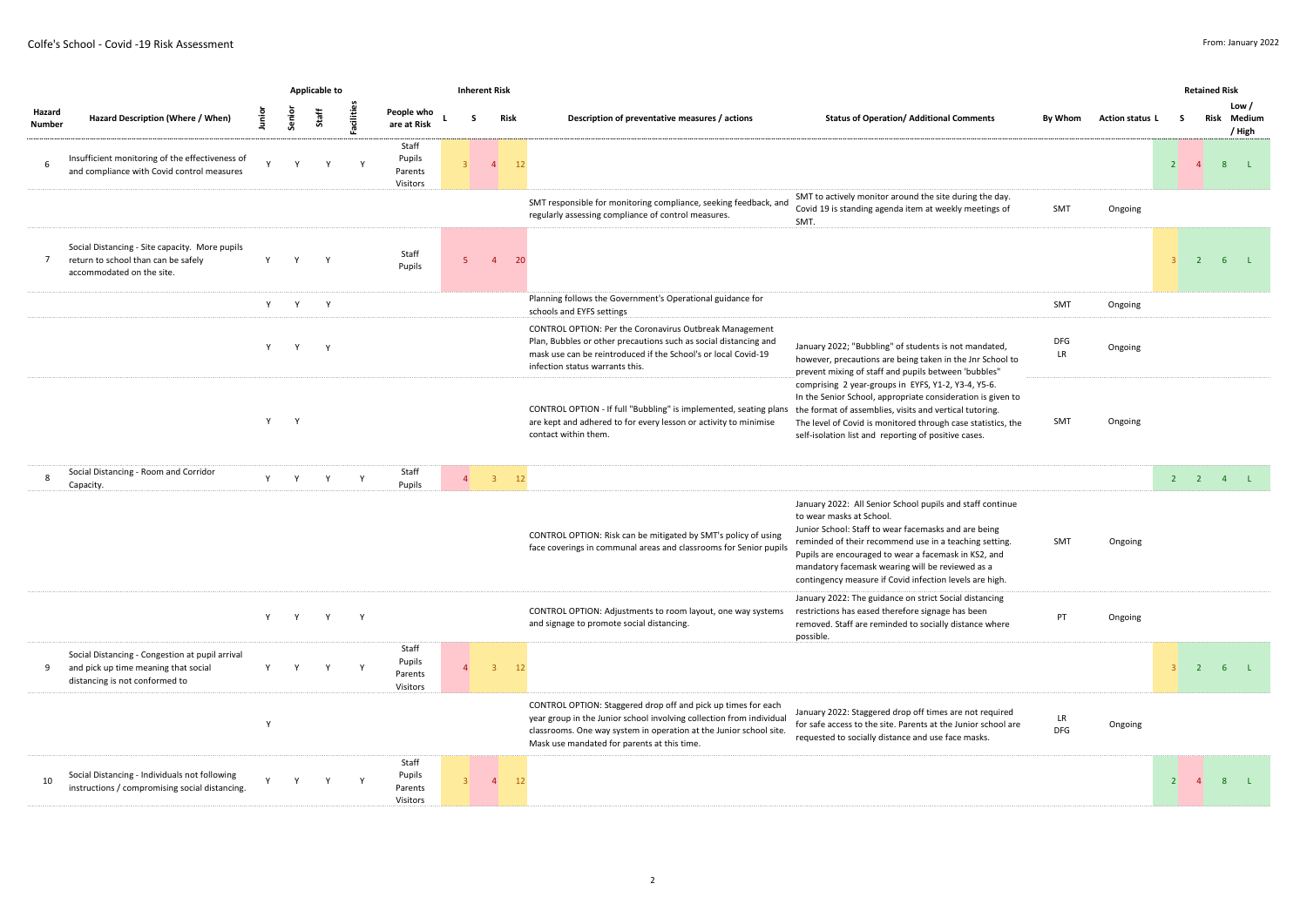|                  |                                                                                   |       |              | <b>Applicable to</b> |              |                                        |                |     | <b>Inherent Risk</b>    |                                                                                                                                                                                                                   |                                                                                                                                                                                                                                         |                                   |                 |                       | <b>Retained Risk</b> |                                |
|------------------|-----------------------------------------------------------------------------------|-------|--------------|----------------------|--------------|----------------------------------------|----------------|-----|-------------------------|-------------------------------------------------------------------------------------------------------------------------------------------------------------------------------------------------------------------|-----------------------------------------------------------------------------------------------------------------------------------------------------------------------------------------------------------------------------------------|-----------------------------------|-----------------|-----------------------|----------------------|--------------------------------|
| Hazard<br>Number | Hazard Description (Where / When)                                                 | pinul | Senior       | Staff                | Facilities   | People who<br>are at Risk              |                | - S | Risk                    | Description of preventative measures / actions                                                                                                                                                                    | <b>Status of Operation/ Additional Comments</b>                                                                                                                                                                                         | By Whom                           | Action status L | s.                    |                      | Low /<br>Risk Medium<br>/ High |
|                  |                                                                                   | Y     | Y            | Y                    |              |                                        |                |     |                         | Instructions on changes to Covid control and social distancing<br>procedures are a key feature of communications to staff, pupils,<br>and parents.                                                                | Communicated via:<br>Staff emails and Training days<br>Pupils: Designated sessions on first day of term,<br>assembles, form tutor sessions.<br>Parents: Details in welcome letters and ongoing<br>communications                        | DG<br><b>LR</b>                   | Ongoing         |                       |                      |                                |
|                  |                                                                                   | Y     | Y            | Y                    |              |                                        |                |     |                         | Junior and Senior School Behaviour Policy updated to reflect new<br>rules and routines                                                                                                                            | Updated Behaviour Policy communicated to<br>children/staff/parents:<br>- Reinforcing daily to children<br>- Reinforcing at regular intervals to staff.<br>- Communicate to parents new expectations / rules                             | LR<br>JG                          | Completed       |                       |                      |                                |
| 11               | Social Distancing - Providing necessary<br>intimate care (main relevance to EYFS) | Y     |              | Y                    |              | Staff<br>Pupils                        | 3 <sup>7</sup> |     | $\overline{\mathbf{3}}$ | $\overline{q}$                                                                                                                                                                                                    |                                                                                                                                                                                                                                         |                                   |                 |                       |                      | $2$ $2$ $4$ $1$                |
|                  |                                                                                   | Y     |              | Y                    |              |                                        |                |     |                         | Where children have wet/soiled themselves, staff should wear<br>disposable gloves/apron and mask                                                                                                                  | Ensure that there is a good supply of gloves, aprons,<br>masks/visors and cleaning materials in the EYFS Wet Room                                                                                                                       | AH                                | Ongoing         |                       |                      |                                |
|                  |                                                                                   | Y     |              |                      |              |                                        |                |     |                         |                                                                                                                                                                                                                   | Review intimate Care Policy and adapt for COVID-19                                                                                                                                                                                      | $\ensuremath{\mathsf{LR}}\xspace$ | Complete        |                       |                      |                                |
| 12               | Failure to maintain hand hygiene.                                                 | Y     |              | Y                    | $\mathsf{v}$ | Staff<br>Pupils<br>Parents<br>Visitors | 3 <sup>1</sup> |     | $\overline{4}$          | 12                                                                                                                                                                                                                |                                                                                                                                                                                                                                         |                                   |                 | $\overline{2}$        | $\overline{4}$       | 8 L                            |
|                  |                                                                                   |       | $\mathbf{Y}$ | Y                    | Y            |                                        |                |     |                         | All entry points to school to have sanitiser available with signage<br>promoting use                                                                                                                              | January 2022: Communications to staff and pupils to<br>emphasise the importance of hand sanitation. All<br>sanitation points replenished.                                                                                               | PT                                | Complete        |                       |                      |                                |
|                  |                                                                                   |       | Y Y          | Y                    | Y            |                                        |                |     |                         | Temporary washbasin (troughs) installed to increase the number of<br>and accessibility to hand-washing facilities.                                                                                                |                                                                                                                                                                                                                                         | PT                                | Complete        |                       |                      |                                |
| 13               | Failure to maintain respiratory hygiene                                           | Y     | Y            | Y                    | Y            | Staff<br>Pupils<br>Parents<br>Visitors | $\overline{4}$ |     | $\overline{4}$          | 16                                                                                                                                                                                                                |                                                                                                                                                                                                                                         |                                   |                 | $\overline{2}$        | $\overline{4}$       | 8 L                            |
|                  |                                                                                   |       |              |                      |              |                                        |                |     |                         | CONTROL OPTION: Policy of use of face covering by all staff and all<br>Senior school pupils in all shared use spaces, and Senior pupils in<br>classrooms. Uniform sanctions issued for breach of policy.          | January 2022: Facemasks continue to be mandated in the<br>senior school and are encouraged in the Junior School for<br>KS2 pupils.<br>Use of visors alone prohibited in Operating guidance;<br>these must be worn with a face covering. | All                               | Ongoing         |                       |                      |                                |
|                  |                                                                                   |       | Y Y          | Y                    | Y            |                                        |                |     |                         | Ventilation in all areas of the school maintained even in winter<br>months where possible.                                                                                                                        | January 2022: Importance of ventilation as a preventative<br>measure reiterated in communications to staff. Guidelines<br>on ventilation and uniform code issued.                                                                       | All                               | Ongoing         |                       |                      |                                |
| 14               | Insufficient training on safe use of PPE                                          | Y     | Y            | Y                    | $\mathsf{Y}$ | Staff<br>Pupils<br>Parents<br>Visitors | $\overline{4}$ |     | $\overline{4}$          | 16                                                                                                                                                                                                                |                                                                                                                                                                                                                                         |                                   |                 | $2 \quad 4$           |                      | 8 L                            |
|                  |                                                                                   |       |              | Y                    |              |                                        |                |     |                         | Staff and pupil instructions to include clear guidance on when PPE PPE is available for use in medical situations or where the<br>should be used and training given regarding safe use.                           | school has requested its use                                                                                                                                                                                                            | AH<br>SBL<br>ZH                   | Ongoing         |                       |                      |                                |
|                  |                                                                                   |       |              | Y                    |              |                                        |                |     |                         | Appropriate training provided, non-surgical PPE disposed of safely<br>in bags or lidded bins. Medical use PPE disposed of within clinical<br>waste bins. Hands must be washed immediately upon removal of<br>PPE. |                                                                                                                                                                                                                                         | All                               | Ongoing         |                       |                      |                                |
|                  | 15 PPE 1 - Insufficient availability of PPE                                       |       | Y            | Y                    |              | Staff<br>Pupils                        | 2              |     | $\overline{3}$          | 6                                                                                                                                                                                                                 |                                                                                                                                                                                                                                         |                                   |                 | $2 \qquad 2 \qquad 4$ |                      | L                              |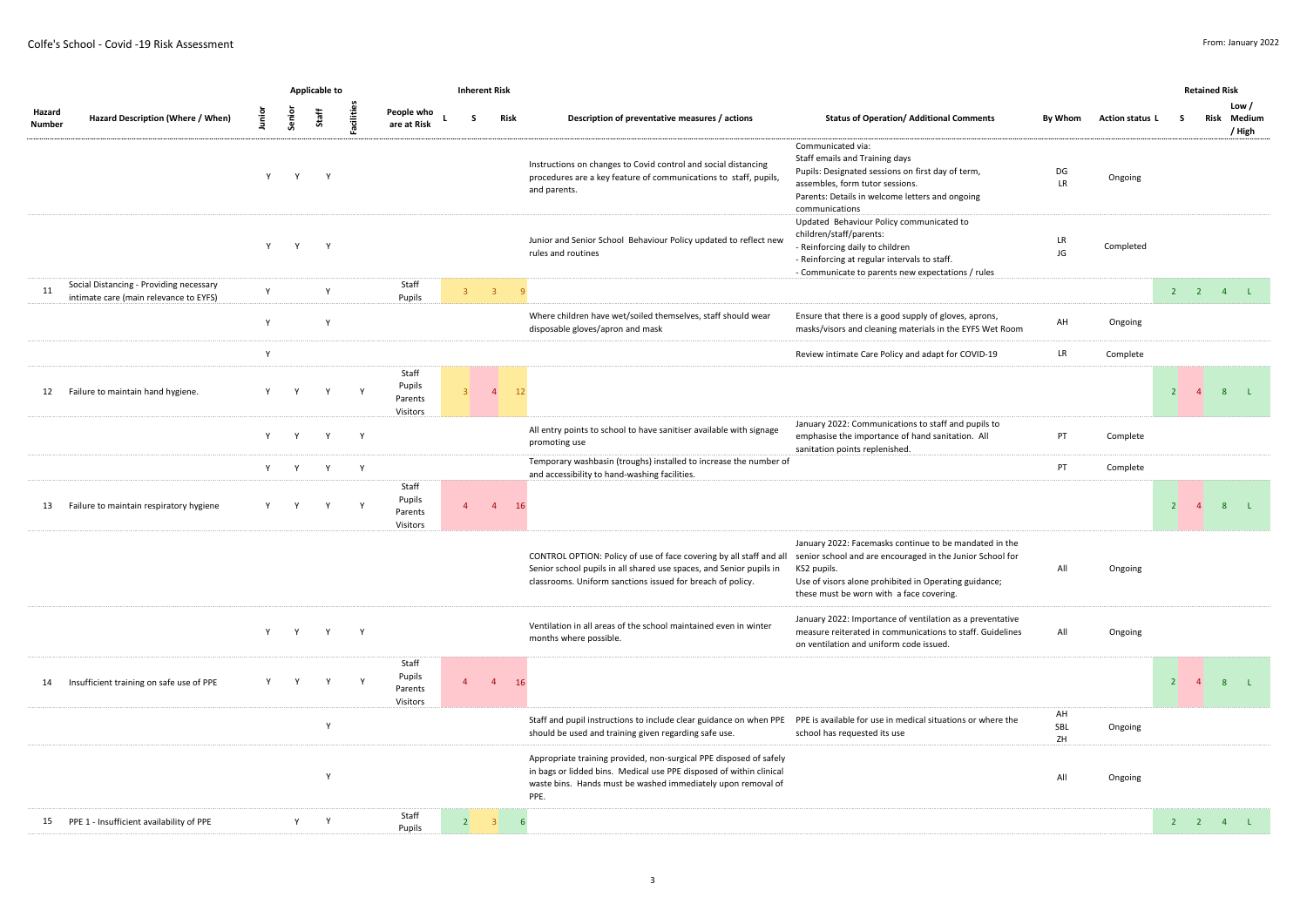|                  |                                                                        |                                                                                                                                                                                                                                |              | <b>Applicable to</b> |              |                                        |                | <b>Inherent Risk</b> |                                                                                                                                                                                                                                                                                                                                                                                                                                                                    |                  |                 |                             |                | <b>Retained Risk</b>        |                 |
|------------------|------------------------------------------------------------------------|--------------------------------------------------------------------------------------------------------------------------------------------------------------------------------------------------------------------------------|--------------|----------------------|--------------|----------------------------------------|----------------|----------------------|--------------------------------------------------------------------------------------------------------------------------------------------------------------------------------------------------------------------------------------------------------------------------------------------------------------------------------------------------------------------------------------------------------------------------------------------------------------------|------------------|-----------------|-----------------------------|----------------|-----------------------------|-----------------|
| Hazard<br>Number | Hazard Description (Where / When)                                      |                                                                                                                                                                                                                                | Senior       | Staff                | Facilities   | People who<br>are at Risk              | -S             | <b>Risk</b>          | Description of preventative measures / actions<br><b>Status of Operation/ Additional Comments</b>                                                                                                                                                                                                                                                                                                                                                                  | By Whom          | Action status L | s.                          |                | Risk Medium                 | Low /<br>/ High |
|                  |                                                                        |                                                                                                                                                                                                                                |              | Y                    |              |                                        |                |                      | The Government have provided sufficient PPE to<br>School keeping are responsible for ensuring supply of PPE is<br>undertake pupil LF testing in school.<br>maintained and suitably distributed around the school: Plastic<br>Gloves, Non-surgical face masks, Plastic aprons, Visors.                                                                                                                                                                              | SMT<br>PT        | Ongoing         |                             |                |                             |                 |
|                  |                                                                        |                                                                                                                                                                                                                                |              | Y                    |              |                                        |                |                      | Ensure supply of fluid resistant surgical face masks (kept in<br>PPE, including non-surgical face masks, aprons, visors and plastic<br>gloves are available for all staff to wear if this is their personal<br>Medical Rooms).<br>preference.                                                                                                                                                                                                                      | Staff            | Ongoing         |                             |                |                             |                 |
|                  |                                                                        |                                                                                                                                                                                                                                |              | Y                    |              |                                        |                |                      | January 2022: DfE guidance does not mandate social<br>CONTROL OPTION: Cough and sneeze screens are available to instal distancing. Screens reintroduced into offices in Oct. 2021<br>as a physical barrier to the transmission of Covid 19.<br>to accompany policy of mask wearing by staff and senior<br>pupils                                                                                                                                                   | <b>JMS</b>       | Complete        |                             |                |                             |                 |
| 16               | Uniform requirements - risk of COVID-19<br>contamination from clothing | Y                                                                                                                                                                                                                              | Y            | Y                    |              | Staff<br>Pupils                        | $\overline{4}$ | $\overline{3}$       | 12                                                                                                                                                                                                                                                                                                                                                                                                                                                                 |                  |                 | 2 <sup>1</sup>              |                | $3 \t 6 \t L$               |                 |
|                  |                                                                        | Y                                                                                                                                                                                                                              | Y            | Y                    |              |                                        |                |                      | Pupils should wear school uniform with some modifications, e.g. January 2022: Changing facilities can be used by pupils but<br>wearing PE kit to school on games days to avoid use of changing Junior school pupils continue to wear PE or Games kit to<br>rooms, or use of own clothes in Junior school.<br>school on active days to minimise risk and disruption.                                                                                                | Pupils           | Ongoing         |                             |                |                             |                 |
| 17               | Transport 1 - travelling to school                                     | Y                                                                                                                                                                                                                              | $\mathbf{v}$ | Y                    | $\mathsf{v}$ | Staff<br>Pupils                        | $3 \qquad 4$   |                      | 12                                                                                                                                                                                                                                                                                                                                                                                                                                                                 |                  |                 | $1 \quad 3 \quad 3 \quad L$ |                |                             |                 |
|                  |                                                                        | Y -                                                                                                                                                                                                                            | Y            | Y                    | Y            |                                        |                |                      | Staff, parents and pupils encouraged to walk, cycle or drive.<br>Additional cycle storage facilities installed.                                                                                                                                                                                                                                                                                                                                                    | SMT              | Complete        |                             |                |                             |                 |
|                  |                                                                        |                                                                                                                                                                                                                                |              |                      |              |                                        |                |                      | All individuals entering the buildings must sanitise their hands.                                                                                                                                                                                                                                                                                                                                                                                                  | SMT              | Ongoing         |                             |                |                             |                 |
| 18               | Transport 2 - use of School coach transport                            | Y                                                                                                                                                                                                                              | Y            |                      |              | Pupils                                 |                | $4 \t4$              | 16                                                                                                                                                                                                                                                                                                                                                                                                                                                                 |                  |                 | $\overline{2}$              | 3 <sup>1</sup> | 6L                          |                 |
|                  |                                                                        | Y                                                                                                                                                                                                                              | Y            |                      |              |                                        |                |                      | DfE Guidance on running school transport in "Guidance for full<br>opening: schools" being followed. Drivers will use PPE, sanitation<br>Centaur Coaches have agreed to operate to the Schools<br>and screening. Pupils will board and sit in defined seating plans, use Covid Procedures. Centaur have their own risk assessment<br>sanitiser on boarding and disembarking, and pupils >11 years are that is shared with the School.<br>required to wear facemask. | MA               | Ongoing         |                             |                |                             |                 |
| 19               | Transport 3 - use of the school minibuses                              |                                                                                                                                                                                                                                | Y Y          | Y                    | Y            | Staff<br>Pupils                        | $3 \t 4$       |                      | 12                                                                                                                                                                                                                                                                                                                                                                                                                                                                 | <b>JMS</b>       | Ongoing         |                             |                | $1 \quad 2 \quad 2 \quad L$ |                 |
|                  |                                                                        | $\mathsf{v}$                                                                                                                                                                                                                   | Y            | Y                    | Y            |                                        |                |                      | January 2022: Trips and fixtures will be considered on a<br>case by case basis. Pupils and staff are required to wear<br>DfE guidance on school transport will be followed; use of<br>face masks on our mini buses as per government<br>minibuses is permitted. Covid is a consideration in risk assessing<br>guidance. Policy of mask wearing on transport for KS2<br>travel for sporting events and trips.<br>pupils.                                            | <b>JMS</b>       | Ongoing         |                             |                |                             |                 |
| 20               | Catering (school-provided)                                             | Y and the set of the set of the set of the set of the set of the set of the set of the set of the set of the set of the set of the set of the set of the set of the set of the set of the set of the set of the set of the set | Y            | Y                    | Y            | Staff<br>Pupils                        | $3^{\circ}$ 3  |                      | 9                                                                                                                                                                                                                                                                                                                                                                                                                                                                  |                  |                 |                             |                | $2$ $2$ $4$ $1$             |                 |
|                  |                                                                        | Y                                                                                                                                                                                                                              | Y            | Y                    |              |                                        |                |                      | CONTROL OPTION: If Bubbling is adopted, extended lunch service, January 2022; Operating guidance for schools and easing<br>simplified menu options, and staggered meal times facilitate of social distancing restrictions has allowed normal<br>moving children through the hall, with cleaning in between.<br>operation of the servery and mealtime to resume.                                                                                                    | <b>DFG</b><br>SG | Ongoing         |                             |                |                             |                 |
|                  |                                                                        |                                                                                                                                                                                                                                |              | Y                    | Y            |                                        |                |                      | Thomas Franks (contract caterer) responsible for risk assessment<br>for their staff and processes including kitchens and food<br>production.                                                                                                                                                                                                                                                                                                                       | Thomas Franks    | Ongoing         |                             |                |                             |                 |
| 21               | Maintaining hygiene of resources and<br>equipment                      |                                                                                                                                                                                                                                | Y            | Y                    | Y            | Staff<br>Pupils<br>Parents<br>Visitors | $\overline{a}$ | $\overline{3}$       | 12                                                                                                                                                                                                                                                                                                                                                                                                                                                                 |                  |                 | $\overline{2}$              |                | 6                           | $\mathbf{L}$    |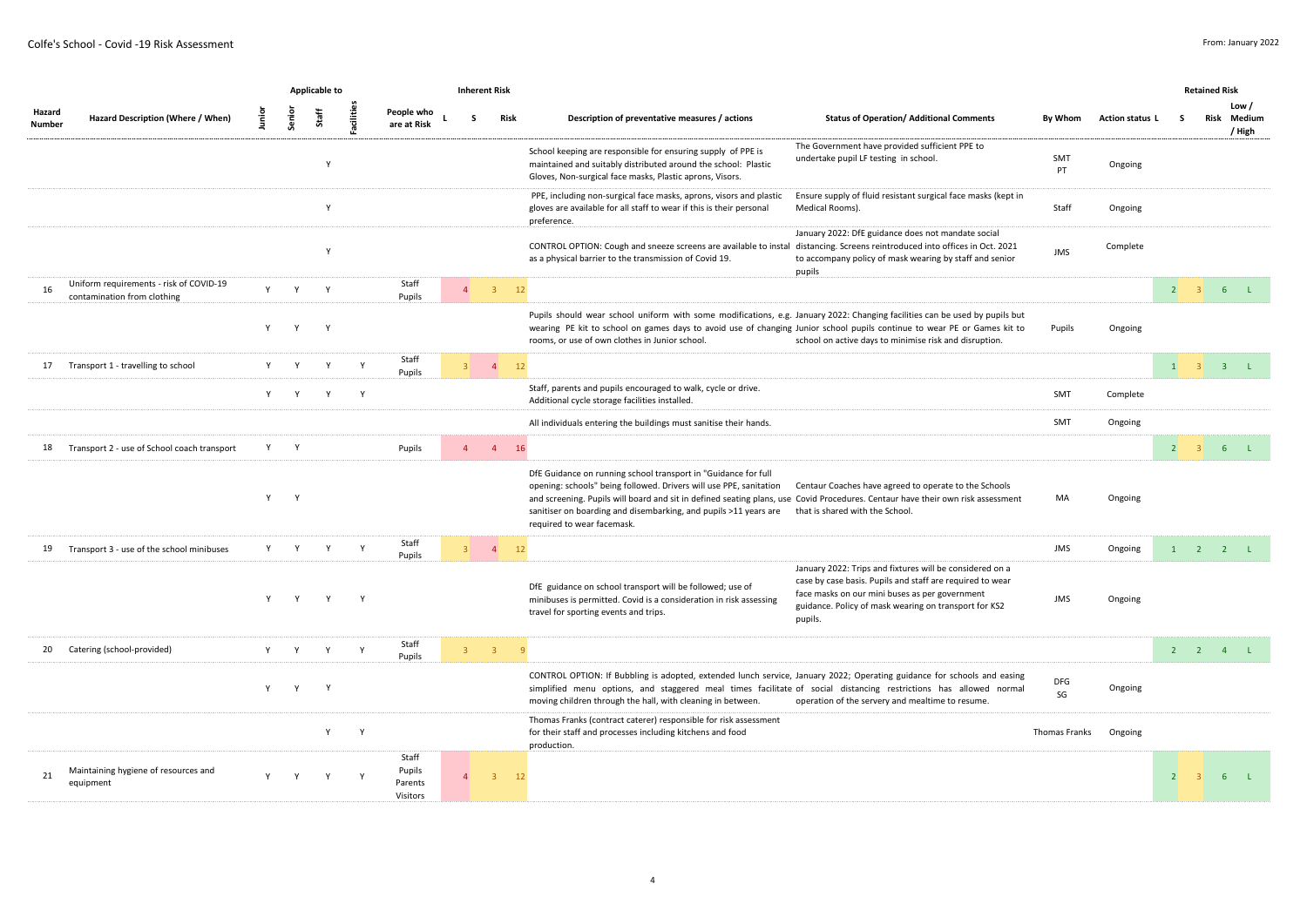|                  |                                                        |          |              | <b>Applicable to</b> |          |                                        |                | <b>Inherent Risk</b>    |      |                                                                                                                                                                                                                                                                                                                                                                                 |                                                                                                                                                                                                                                                                                             |                  |                 |                                | <b>Retained Risk</b> |                 |        |
|------------------|--------------------------------------------------------|----------|--------------|----------------------|----------|----------------------------------------|----------------|-------------------------|------|---------------------------------------------------------------------------------------------------------------------------------------------------------------------------------------------------------------------------------------------------------------------------------------------------------------------------------------------------------------------------------|---------------------------------------------------------------------------------------------------------------------------------------------------------------------------------------------------------------------------------------------------------------------------------------------|------------------|-----------------|--------------------------------|----------------------|-----------------|--------|
| Hazard<br>Number | Hazard Description (Where / When)                      | nia<br>E | Senior       | Staff                | acilitie | People who<br>are at Risk              |                | S                       | Risk | Description of preventative measures / actions                                                                                                                                                                                                                                                                                                                                  | <b>Status of Operation/ Additional Comments</b>                                                                                                                                                                                                                                             | By Whom          | Action status L | s                              | Risk                 | Low /<br>/ High | Medium |
|                  |                                                        | Y        | Y            | Y                    | Y        |                                        |                |                         |      | CONTROL OPTION: Shared resources and equipment kept to a<br>minimum and rotated between sessions. Any that are not easily<br>washable or wipeable should be removed.                                                                                                                                                                                                            | January 2022; Operating guidance for schools makes<br>greater provision for use of shared resources. This position<br>to be reviewed in line with changes to infection rates in<br>the school and local area.                                                                               | All staff        | Ongoing         |                                |                      |                 |        |
|                  |                                                        | Y        | Y            | Y                    |          |                                        |                |                         |      | Pupils to have individual resources (pens / pencils / rules, etc) that<br>are not shared. Junior school bubbles are allocated their own IT<br>equipment.                                                                                                                                                                                                                        |                                                                                                                                                                                                                                                                                             | All staff        | Ongoing         |                                |                      |                 |        |
|                  |                                                        | Y        | Y            | Y                    |          |                                        |                |                         |      | CONTROL OPTION: Snr school - no lockers being used to reduce<br>pupil movement on site. In Jnr school, these are in classrooms and<br>being used for personal belongings.                                                                                                                                                                                                       | January 2022; Operational guidance means lockers can be<br>used. This position to be reviewed in line with changes to<br>infection rates in the school and local area.                                                                                                                      | All staff        | Ongoing         |                                |                      |                 |        |
| 22               | Maintaining optimum levels of cleaning                 | Υ        | Y            | Y                    | Y        | Staff<br>Pupils<br>Parents<br>Visitors | 2              | $\overline{4}$          | - 8  |                                                                                                                                                                                                                                                                                                                                                                                 |                                                                                                                                                                                                                                                                                             |                  |                 | $\overline{2}$                 |                      | 6               | $-L$   |
|                  |                                                        | Y        | Y            | Y                    | Y        |                                        |                |                         |      | All frequently touched surfaces, door handles, light switches, toilets January 2022: Routine of intra-day cleaning to continue<br>used during the day are regularly cleaned by a pool of cleaners and reviewed ongoing in recognition of the increased<br>operating through the school day.                                                                                     | transmissibility of the Omicron Covid variant.                                                                                                                                                                                                                                              | PT               | Ongoing         |                                |                      |                 |        |
|                  |                                                        |          |              | Y Y Y Y              |          |                                        |                |                         |      | CONTROL OPTION: Wipes are provided in every classroom and<br>office for individuals to wipe down their desks, chairs and<br>equipment before and after use.                                                                                                                                                                                                                     | January 2022: All cleaning and sanitation resources<br>replenished to promote good hygiene practices and<br>mitigate the increased transmissibility of the Omicron<br>variant.<br>In the Junior School, a procedure of wiping down surfaces<br>between lessons is being implemented in KS2. | PT               | Ongoing         |                                |                      |                 |        |
|                  |                                                        | Y        | Y            | Y                    | Y        |                                        |                |                         |      | Deep cleaning following government guidelines in the case of<br>suspected or confirmed case of COVID-19.                                                                                                                                                                                                                                                                        |                                                                                                                                                                                                                                                                                             | <b>JMS</b>       | As required     |                                |                      |                 |        |
| 23               | School sports/clubs                                    | Y        | Y            | Y                    |          | Staff<br>Pupils                        | $\overline{4}$ | $\overline{3}$          | 12   |                                                                                                                                                                                                                                                                                                                                                                                 |                                                                                                                                                                                                                                                                                             |                  |                 | $2 \quad 3 \quad 6 \quad L$    |                      |                 |        |
|                  |                                                        | Y        | Y            | Y                    |          |                                        |                |                         |      | CONTROL OPTION: Follow DfE and Sporting association guidance<br>whether to allow games, clubs and/or intra-school fixtures.<br>Decision may also be made by SMT taking into account School's<br>and local Covid infection rates.<br>Individual sports and certain trips are subject to a risk assessment<br>by the Sports Department including consideration of Covid 19 risks. | January 2022: Guidance permits intraschool sports.<br>Fixtures will be considered on an individual basis with the<br>same mitigations as last term and dependent on review of<br>case numbers at Colfe's and at the other schools. This<br>position is regularly reviewed by SMT.           | <b>NR</b>        | Ongoing         |                                |                      |                 |        |
|                  |                                                        |          |              |                      |          |                                        |                |                         |      | Adaptations such as wearing uniform on PE days and not using<br>changing facilities except for swimming                                                                                                                                                                                                                                                                         |                                                                                                                                                                                                                                                                                             | <b>DFG</b><br>LR | Ongoing         |                                |                      |                 |        |
|                  | 24 Trips - domestic                                    | Y        | Y            | Y                    |          | Staff<br>Pupils                        | 3 <sup>7</sup> | $\overline{\mathbf{3}}$ | -9   |                                                                                                                                                                                                                                                                                                                                                                                 |                                                                                                                                                                                                                                                                                             |                  |                 | $2$ $2$ $4$ $1$                |                      |                 |        |
|                  |                                                        |          | $\mathsf{Y}$ | $\mathbf{v}$         |          | Staff<br>Pupils                        |                |                         |      | CONTROL OPTION: Follow DfE Schools' guidance on domestic trips.<br>Decision may also be made by SMT taking into account School's<br>and local Covid infection rates.<br>Individual trips are subject to the completion of a risk assessment<br>taking account of Covid-19.                                                                                                      | January 2022; Guidance allows for Domestic trips,<br>including residential ones. The Covid situation is<br>continually monitored with decisions reached on a case by<br>case basis. This position is regularly reviewed by SMT.                                                             | SMT              | Ongoing         |                                |                      |                 |        |
| 25               | Water fountains and bottle fill - risk of<br>infection |          | Y Y Y        |                      | Y        | Staff<br>Pupils                        |                | $3 \qquad 4$            | 12   |                                                                                                                                                                                                                                                                                                                                                                                 |                                                                                                                                                                                                                                                                                             |                  |                 | $2 \qquad 2 \qquad 4 \qquad L$ |                      |                 |        |
|                  |                                                        |          |              |                      |          |                                        |                |                         |      | Swan neck bottle-fillers retrofitted to all external fountains to<br>mitigate contamination risk. Pupils encouraged to bring their own<br>bottles to school.                                                                                                                                                                                                                    |                                                                                                                                                                                                                                                                                             | <b>MLR</b>       | Complete        |                                |                      |                 |        |
|                  | 26 Trips - international                               |          | Y Y Y        |                      |          | Staff<br>Pupils                        | 3 <sup>1</sup> | $\overline{4}$          |      | 12 NO INTERNATIONAL SCHOOL TRIPS ARE BEING APPROVED AT PRESENT.                                                                                                                                                                                                                                                                                                                 |                                                                                                                                                                                                                                                                                             |                  |                 |                                |                      |                 |        |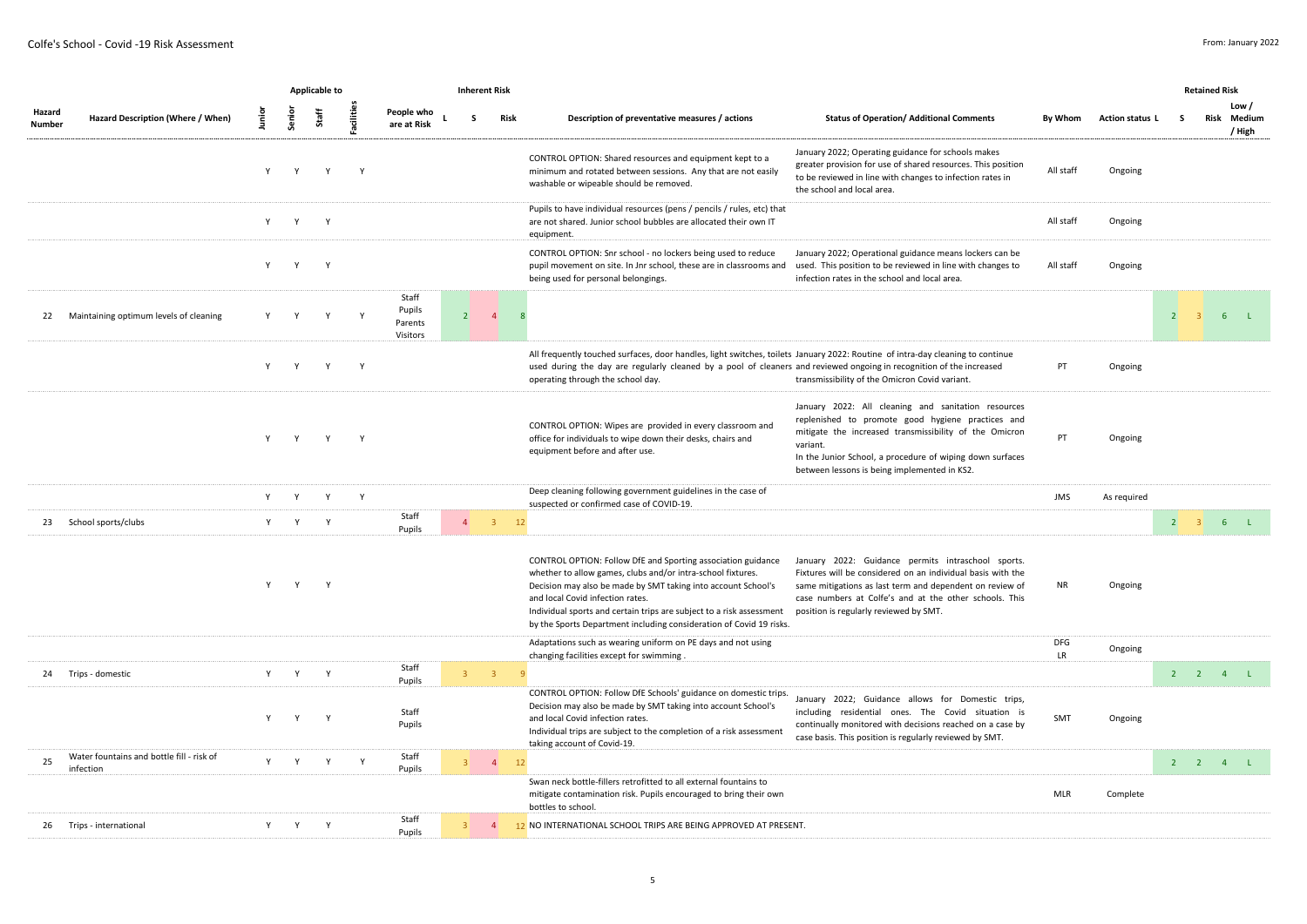|                         |                                                                                                                   |             |              | Applicable to |           |                             |                | <b>Inherent Risk</b> |                |                                                                                                                                                                                                                                                                                                                                                                                                                                                                                          |                                                                                                                                                                                                                                                                                                                                             |         |                 |                | <b>Retained Risk</b> |                                |
|-------------------------|-------------------------------------------------------------------------------------------------------------------|-------------|--------------|---------------|-----------|-----------------------------|----------------|----------------------|----------------|------------------------------------------------------------------------------------------------------------------------------------------------------------------------------------------------------------------------------------------------------------------------------------------------------------------------------------------------------------------------------------------------------------------------------------------------------------------------------------------|---------------------------------------------------------------------------------------------------------------------------------------------------------------------------------------------------------------------------------------------------------------------------------------------------------------------------------------------|---------|-----------------|----------------|----------------------|--------------------------------|
| Hazard<br><b>Number</b> | Hazard Description (Where / When)                                                                                 | nia<br>L    | Senior       | Staff         | Facilitie | People who<br>are at Risk   | $\sim$         |                      | Risk           | Description of preventative measures / actions                                                                                                                                                                                                                                                                                                                                                                                                                                           | <b>Status of Operation/ Additional Comments</b>                                                                                                                                                                                                                                                                                             | By Whom | Action status L | <b>S</b>       | Risk                 | Low/<br>Medium<br>/ High       |
|                         |                                                                                                                   | Y           | Y            | Y             |           |                             |                |                      |                | Once permitted, a risk assessment taking account of Covid-19 will<br>be undertaken.                                                                                                                                                                                                                                                                                                                                                                                                      | January 2022: The situation on overseas residential trips<br>was reviewed in the Autumn and a decision made not to<br>plan any before end Q1 2022.                                                                                                                                                                                          | SMT     | Ongoing         |                |                      |                                |
| 27                      | Showering facilities                                                                                              | Y           | $\mathsf{Y}$ | Y             | Y         | Staff<br>Pupils             | $\overline{3}$ | $\overline{3}$       |                |                                                                                                                                                                                                                                                                                                                                                                                                                                                                                          |                                                                                                                                                                                                                                                                                                                                             |         |                 | $\overline{2}$ | $\overline{3}$       | 6L                             |
|                         |                                                                                                                   | $Y =$       | Y            |               |           |                             |                |                      |                | School activities being adapted to minimise showering and<br>changing (e.g. wearing PE kit to/from school)                                                                                                                                                                                                                                                                                                                                                                               | January 2022 -Junior school Pupils are wearing sports kit<br>to school, Senior pupils do not use showering facilities<br>after games.                                                                                                                                                                                                       | SMT     | Ongoing         |                |                      |                                |
|                         | Risk Assessment for COVID 19 Test, Trace & Isolate Process                                                        |             |              |               |           |                             |                |                      |                |                                                                                                                                                                                                                                                                                                                                                                                                                                                                                          |                                                                                                                                                                                                                                                                                                                                             |         |                 |                |                      |                                |
| 28                      | Risk that the school's Covid procedures are not<br>understood by pupils, parents or staff                         | $\mathbf v$ | $\mathbf{v}$ | Y             | Y         | Staff<br>Pupils<br>Visitors |                | $3^{\circ}$ 4        | 12             |                                                                                                                                                                                                                                                                                                                                                                                                                                                                                          |                                                                                                                                                                                                                                                                                                                                             |         |                 |                |                      | $1 \quad 2 \quad 2 \quad L$    |
|                         |                                                                                                                   |             |              |               |           |                             |                |                      |                | Information has been published by the School on Covid procedures,<br>including protocols for reacting to a positive test. This is<br>communicated to staff, pupils and parents whenever guidance<br>changes.                                                                                                                                                                                                                                                                             | January 2022: Schools are no longer responsible for<br>tracing of close contacts. Close contacts advised by NHS<br>Track and Trace are now advised to continue attending<br>their setting and take a daily lateral flow test each day for<br>7 days.<br>This revised guidance has been communicated to staff<br>and pupils in January 2022. | All     | Ongoing         |                |                      |                                |
| 29                      | Risk of non-compliance with data protection.                                                                      |             |              |               |           | Staff                       | 2              | $\overline{3}$       |                |                                                                                                                                                                                                                                                                                                                                                                                                                                                                                          |                                                                                                                                                                                                                                                                                                                                             |         |                 |                |                      | $1 \quad 2 \quad 2 \quad L$    |
|                         |                                                                                                                   |             |              |               |           |                             |                |                      |                | Record of Suspected and confirmed Covid tests is securely stored<br>on a central spreadsheet with restricted access.                                                                                                                                                                                                                                                                                                                                                                     | January 2022: Covid vaccinations were offered in school to<br>12 to 15 year olds in Autumn 2021. Medical consent<br>requested from parents directly by the Health team;<br>contact information was shared securely with them for the<br>purposes of obtaining consent only.                                                                 | SMT     | Ongoing         |                |                      |                                |
|                         |                                                                                                                   |             |              |               |           |                             |                |                      |                | Covid-19 Testing privacy statement published on the legal basis for January 2022: This is not currently relevant as school<br>collation and use of testing data. This clearly sets out requirement contract tracing has paused and is the responsibility of<br>for sharing data with public health authorities.                                                                                                                                                                          | NHS Test and Trace.                                                                                                                                                                                                                                                                                                                         | MA      | Ongoing         |                |                      |                                |
|                         | Risk assessment Covid 19 pupil and staff testing                                                                  |             |              |               |           |                             |                |                      |                |                                                                                                                                                                                                                                                                                                                                                                                                                                                                                          |                                                                                                                                                                                                                                                                                                                                             |         |                 |                |                      |                                |
| 30                      | Risk that the School Testing programme is not<br>understood by those administering or<br>participating in testing |             |              |               |           | Staff<br>Pupils<br>Parents  |                | $3^{\circ}$ 3        | $\overline{9}$ |                                                                                                                                                                                                                                                                                                                                                                                                                                                                                          |                                                                                                                                                                                                                                                                                                                                             |         |                 |                |                      | $2 \qquad 2 \qquad 4 \qquad L$ |
|                         |                                                                                                                   |             |              |               |           |                             |                |                      |                | Explanatory communications are sent to those being tested and<br>parents/ guardians when guidance changes or in advance of in- January 2022: All Staff and Snr school pupils continue to<br>school testing                                                                                                                                                                                                                                                                               | receive sufficient tests to carry out 2X tests/week at home.<br>Jnr School pupils will be required to test prior to return to                                                                                                                                                                                                               | DFG/LR  | Ongoing         |                |                      |                                |
|                         |                                                                                                                   |             |              |               |           |                             |                |                      |                | Test instruction posters, booklets, FAQ and briefings are readily school.<br>available and apparent.                                                                                                                                                                                                                                                                                                                                                                                     | Self-isolation period is reduced from 10 to 7 days if a                                                                                                                                                                                                                                                                                     |         | Ongoing         |                |                      |                                |
|                         |                                                                                                                   |             |              |               |           |                             |                |                      |                | All staff and volunteers involved in the in-school testing undertake<br>the NHS online training modules on testing process before<br>participating in testing. A record is kept of the training certification                                                                                                                                                                                                                                                                            | negative LF test result is obtained on days 6 and 7.<br>This information is being communicated to staff and pupils<br>in January 2022.                                                                                                                                                                                                      |         | Ongoing         |                |                      |                                |
| 31                      | Risk that the testing is incorrectly<br>administered, processed or recorded.                                      |             |              |               |           | Pupils<br>Staff             |                | $3 \qquad 3$         | - 9            |                                                                                                                                                                                                                                                                                                                                                                                                                                                                                          |                                                                                                                                                                                                                                                                                                                                             |         |                 |                |                      | $2 \qquad 2 \qquad 4 \qquad L$ |
|                         |                                                                                                                   |             |              |               |           |                             |                |                      |                | All staff and volunteers involved in the in-school testing undertake<br>the NHS online training modules on testing process before January2022: Start of term testing is primarily self-<br>participating in testing. A record is kept of the training certification administered LF tests. Trained and experienced staff are<br>All test subjects experience at least 3X supervised Lateral Flow being used for in-school testing.<br>testing in school before home testing implemented. |                                                                                                                                                                                                                                                                                                                                             | SMT     | Ongoing         |                |                      |                                |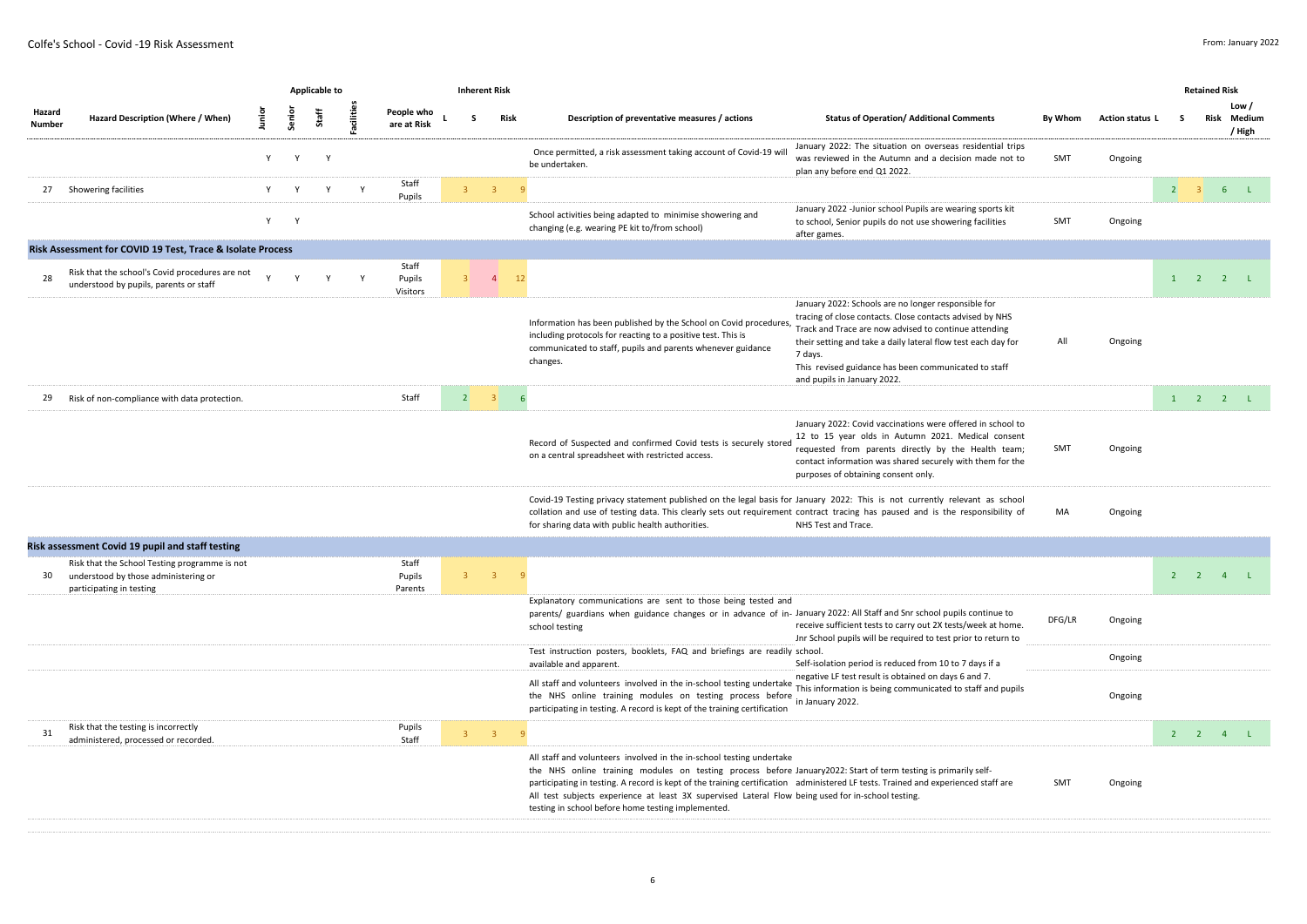|                         |                                                                                            |              |              | <b>Applicable to</b> |                  |                                           |                | <b>Inherent Risk</b> |      |                                                                                                                                                                                                                                                                                                                                                                                 |                                                                                                                                                                                                                                                                                                    |                                |                 |                                  | <b>Retained Risk</b> |                                |
|-------------------------|--------------------------------------------------------------------------------------------|--------------|--------------|----------------------|------------------|-------------------------------------------|----------------|----------------------|------|---------------------------------------------------------------------------------------------------------------------------------------------------------------------------------------------------------------------------------------------------------------------------------------------------------------------------------------------------------------------------------|----------------------------------------------------------------------------------------------------------------------------------------------------------------------------------------------------------------------------------------------------------------------------------------------------|--------------------------------|-----------------|----------------------------------|----------------------|--------------------------------|
| Hazard<br><b>Number</b> | Hazard Description (Where / When)                                                          | nian<br>L    | Senior       | Staff                | <b>Facilitie</b> | People who<br>are at Risk                 |                |                      | Risk | Description of preventative measures / actions                                                                                                                                                                                                                                                                                                                                  | <b>Status of Operation/ Additional Comments</b>                                                                                                                                                                                                                                                    | By Whom                        | Action status L | s                                | Risk                 | Low/<br>Medium<br>/ High       |
|                         | <b>Medical risk assessment</b>                                                             |              |              |                      |                  |                                           |                |                      |      |                                                                                                                                                                                                                                                                                                                                                                                 |                                                                                                                                                                                                                                                                                                    |                                |                 |                                  |                      |                                |
| 32                      | Risk that contagious individual (symptomatic<br>or asymptomatic) is present at School      | Y            | Y            | Y                    | Y                | Staff<br>Pupils<br>Parents<br>Visitors    |                | $\overline{4}$       | 16   |                                                                                                                                                                                                                                                                                                                                                                                 |                                                                                                                                                                                                                                                                                                    |                                |                 | $\overline{2}$                   |                      | 6 <sup>1</sup><br>$-L$         |
|                         |                                                                                            |              | Y            | Y                    | Y                |                                           |                |                      |      | Senior school and staff - risk mitigated by the national vaccination<br>programme to ages 12 and above                                                                                                                                                                                                                                                                          | September 2021: Local Authority health teams have given<br>vaccinations to children ages 12-15, parental consent<br>required. Vaccination remains a personal choice and<br>vaccination status is not tracked.<br>January 2022: Vaccination offered to clinically vulnerable<br>children aged 5-11. | Staff, Snr                     | Ongoing         |                                  |                      |                                |
|                         |                                                                                            |              | Y            | Y                    | Y                |                                           |                |                      |      | Senior school and staff: Risk mitigated by asymptomatic Lateral<br>Flow testing.<br>CONTROL OPTION: We will follow Public Health advice on the<br>potential introduction of more frequent Lateral Flow testing for<br>certain groups within the school in response to infection levels.                                                                                         | January 2022: Staff and Senior school pupils are required<br>to take 2X LF tests per week. Results are registered with<br>NHS track and trace, School is only notified of a positive<br>test.                                                                                                      | Staff, Snr                     | Ongoing         |                                  |                      |                                |
|                         |                                                                                            |              | Y Y          |                      | Y                |                                           |                |                      |      | Everyone in the school community is advised to follow public<br>health advice on testing, self-isolation and managing confirmed<br>cases of COVID-19.                                                                                                                                                                                                                           | January 2022: Schools are no longer responsible for<br>tracing of close contacts.<br>Updated guidance and school procedures are being<br>communicated to staff and pupils in January 2022.                                                                                                         | All                            | Ongoing         |                                  |                      |                                |
|                         |                                                                                            |              |              | $\mathsf{Y}$         |                  |                                           |                |                      |      | Level of adherence to Covid safety measures monitored by SMT.<br>Frequent reminders to follow guidance sent as communications to<br>pupils, parents and staff.                                                                                                                                                                                                                  |                                                                                                                                                                                                                                                                                                    |                                |                 |                                  |                      |                                |
| 33                      | Risk to Clinically Vulnerable (CV) or Clinically<br>Extremely Vulnerable (CEV) individuals | $\mathsf{v}$ | $\mathsf{v}$ | $\mathsf{Y}$         | <sup>V</sup>     | Staff<br>Parents<br>Visitors<br>Household | 3 <sup>1</sup> | $-5$                 | 15   |                                                                                                                                                                                                                                                                                                                                                                                 |                                                                                                                                                                                                                                                                                                    |                                |                 | $\overline{2}$<br>$\overline{4}$ |                      | 8 <sub>1</sub>                 |
|                         |                                                                                            |              |              |                      |                  |                                           |                |                      |      | Individuals in these categories should attend School subject to<br>appropriate measures, communication and actions to reduce<br>anxiety and risk. Individual risk assessments are carried out where<br>appropriate, taking into account instances whereby a pupil or staff<br>member may live with someone in the CV or CEV categories in their<br>household or support bubble. | We are not aware of any CEV pupil at present.<br>Staff are encouraged to discuss health issues or concerns<br>with their line managers or a member of SMT.<br>Some clinically vulnerable staff to work from home if<br>medical advice letter received.                                             | SMT                            | Ongoing         |                                  |                      |                                |
| 34                      | New and Expectant Mothers                                                                  |              |              | Y                    |                  | Staff                                     | $\overline{z}$ | $\overline{4}$       | 12   |                                                                                                                                                                                                                                                                                                                                                                                 |                                                                                                                                                                                                                                                                                                    |                                |                 |                                  |                      | $2 \t3 \t6 \t1$                |
|                         |                                                                                            |              |              |                      |                  |                                           |                |                      |      | Pregnant staff and new mothers are classified as higher risk and<br>should follow government guidance.                                                                                                                                                                                                                                                                          | Whilst government guidance is not for pregnant mothers<br>to shield, a more precautionary approach is advised.<br>A risk assessment will be made of returning to work for<br>pregnant staff and new mothers, in conjunction with<br>medical advice from the employee's doctor                      | DFG<br><b>LR</b>               | As required     |                                  |                      |                                |
| 35                      | BAME                                                                                       |              |              | Y                    |                  | Staff                                     | 3 <sup>1</sup> | $\overline{4}$       | 12   |                                                                                                                                                                                                                                                                                                                                                                                 |                                                                                                                                                                                                                                                                                                    |                                |                 | $2 \t3$                          |                      | 6 <sup>1</sup><br><b>CLASS</b> |
|                         |                                                                                            |              |              |                      |                  |                                           |                |                      |      | There is evidence black, Asian and minority ethnic (BAME) people<br>are disproportionately affected by COVID-19, particularly those<br>with comorbidities. Where staff have specific concerns, a risk<br>assessment will be made for their returning to work in conjunction<br>with medical advice from the employee's doctor.                                                  | Identify BAME individuals with concerns as part of the<br>return to work briefings and staff discussions.<br>Appropriate consideration should be given to wellbeing<br>for individuals who are at higher risk if they contract Covid-<br>19.                                                       | <b>DFG</b><br>LR<br><b>JMS</b> | As required     |                                  |                      |                                |
|                         | and the contract of the contract of the                                                    |              |              |                      |                  |                                           |                |                      |      |                                                                                                                                                                                                                                                                                                                                                                                 |                                                                                                                                                                                                                                                                                                    |                                |                 |                                  |                      |                                |

**Wellbeing and safeguarding**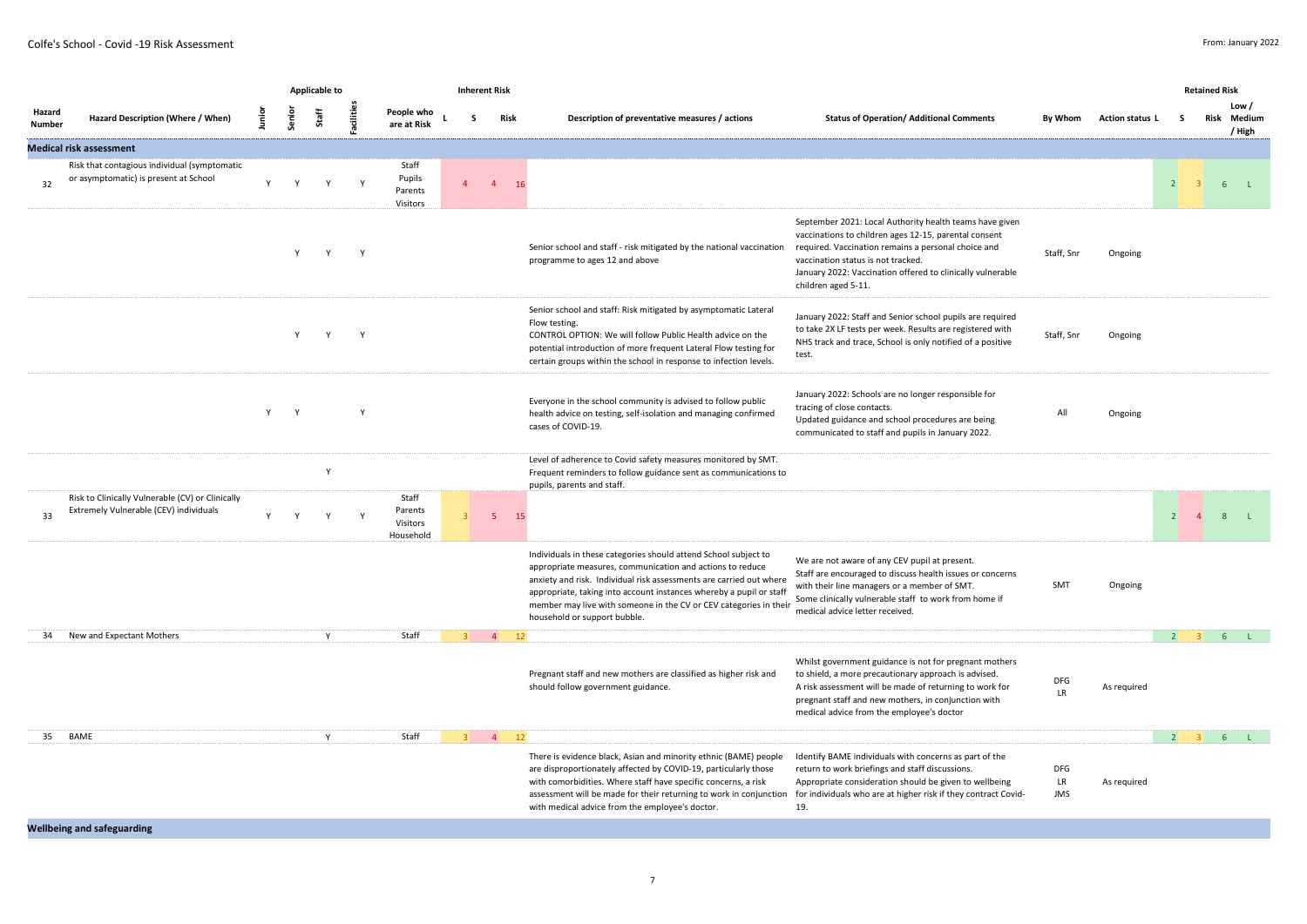|                  |                                                                                                               |                                                                                                                                                                                                                                |        | <b>Applicable to</b> |            |                                        |                | <b>Inherent Risk</b> |                               |                                                                                                                                                                                                                   |                                                                                                                                          |                 |                 |              | <b>Retained Risk</b> |                                |
|------------------|---------------------------------------------------------------------------------------------------------------|--------------------------------------------------------------------------------------------------------------------------------------------------------------------------------------------------------------------------------|--------|----------------------|------------|----------------------------------------|----------------|----------------------|-------------------------------|-------------------------------------------------------------------------------------------------------------------------------------------------------------------------------------------------------------------|------------------------------------------------------------------------------------------------------------------------------------------|-----------------|-----------------|--------------|----------------------|--------------------------------|
| Hazard<br>Number | Hazard Description (Where / When)                                                                             | <b>Dunion</b>                                                                                                                                                                                                                  | Senior | Staff                | Facilities | People who<br>are at Risk              |                | -S                   | <b>Risk</b>                   | Description of preventative measures / actions                                                                                                                                                                    | <b>Status of Operation/ Additional Comments</b>                                                                                          | By Whom         | Action status L | s.           |                      | Low /<br>Risk Medium<br>/ High |
| 36               | Risk that pupils or parents elect not to return<br>and miss out on education and development<br>opportunities | Y                                                                                                                                                                                                                              | Y      |                      |            | Pupils                                 | 3 <sup>7</sup> |                      | $\overline{\mathbf{3}}$<br>-9 |                                                                                                                                                                                                                   |                                                                                                                                          |                 |                 |              |                      | $3 \quad 2 \quad 6 \quad L$    |
|                  |                                                                                                               | Y                                                                                                                                                                                                                              | Y      |                      |            |                                        |                |                      |                               | Education is mandatory and all children are expected to return to<br>school (exceptions Clinically extremely vulnerable, or where a risk<br>assessment recommends a child remains at home).                       | The School is containing to listens to families' concerns,<br>offering reassurance and encouraging return for child's<br>benefit.        | SMT             | Ongoing         |              |                      |                                |
|                  |                                                                                                               | Y                                                                                                                                                                                                                              | Y      | Y                    | Y          |                                        |                |                      |                               | Remote teaching can continue in the case of isolation or lockdown<br>due to investment in IT to facilitate Hybrid learning                                                                                        |                                                                                                                                          | SMT             | Ongoing         |              |                      |                                |
|                  |                                                                                                               |                                                                                                                                                                                                                                | Y Y    |                      |            |                                        |                |                      |                               | Programme for new joiners to include substantial contact with key<br>members of staff.                                                                                                                            |                                                                                                                                          | SMT             | Ongoing         |              |                      |                                |
| 37               | Impact on staff and pupils with protected<br>characteristics and SEN                                          |                                                                                                                                                                                                                                | Y Y    | Y                    |            | Staff<br>Pupils                        |                | $2 \t 2$             | $\overline{4}$                |                                                                                                                                                                                                                   |                                                                                                                                          |                 |                 |              |                      | $1 \quad 2 \quad 2 \quad L$    |
|                  |                                                                                                               | Y                                                                                                                                                                                                                              | Y      | Y                    |            |                                        |                |                      |                               | Covid-19 related risk factors specific to these groups are considered<br>on an individual basis when making decisions about a pupils<br>attendance or the provision of catch-up learning.                         |                                                                                                                                          | SMT             | Ongoing         |              |                      |                                |
|                  |                                                                                                               | Y                                                                                                                                                                                                                              | Y      | Y                    |            |                                        |                |                      |                               | Revised rules, adapted for individual key stages/SEND children,<br>referenced in policy with sanctions.                                                                                                           |                                                                                                                                          | JG<br>LR        | Completed       |              |                      |                                |
| 38               | Inadequate safeguarding procedures.                                                                           | Y                                                                                                                                                                                                                              | Y      | Y                    |            | Staff<br>Pupils<br>Parents<br>Visitors | $\overline{2}$ |                      | $\overline{4}$                | -8                                                                                                                                                                                                                |                                                                                                                                          |                 |                 | $\mathbf{1}$ | $\overline{3}$       | 3 L                            |
|                  |                                                                                                               |                                                                                                                                                                                                                                | Y Y Y  |                      |            |                                        |                |                      |                               | Safeguarding policy updated in line with COVID-19 advice from<br>government.                                                                                                                                      | Policy available on website and in documents.                                                                                            | JG              | Completed       |              |                      |                                |
|                  |                                                                                                               |                                                                                                                                                                                                                                |        |                      |            |                                        |                |                      |                               | The Safeguarding team are alert to trends in safeguarding concerns taking a more precautionary approach to managing the<br>arising during lockdown or because of increased social isolation.                      | Autumn 21 and Spring 2022: The School is consistently<br>risks of Covid-19, thereby maximising the time that the<br>school remains open. | JG              |                 |              |                      |                                |
| 39               | Ensuring high standards of staff and pupil<br>welfare.                                                        | Y                                                                                                                                                                                                                              | Y      | Y                    |            | Staff<br>Pupils                        |                | $3 \qquad 4$         | 12                            |                                                                                                                                                                                                                   |                                                                                                                                          |                 |                 |              |                      | $2$ 2 4 L                      |
|                  |                                                                                                               | Y                                                                                                                                                                                                                              | Y      | Y                    |            |                                        |                |                      |                               | All staff contacted as required to ascertain current personal<br>situation regarding shielding of themselves or people in their<br>household. Individual risks assessments completed as necessary                 |                                                                                                                                          | SMT             | Ongoing         |              |                      |                                |
|                  |                                                                                                               | Y                                                                                                                                                                                                                              | Y      | Y                    |            |                                        |                |                      |                               | All rotas designed to ensure that ratios are maintained, work hour<br>expectations are reasonable and there is always:<br>- Access to school nurse<br>- Access to DSL<br>- Member/s of SMT available at all times | SMT consider staff and pupil wellbeing in decision making                                                                                | SMT             | Ongoing         |              |                      |                                |
|                  |                                                                                                               | Y                                                                                                                                                                                                                              | Y      | Y                    |            |                                        |                |                      |                               | Care taken to manage workload associated with remote learning<br>and school teaching.                                                                                                                             | at the weekly SMT meeting.<br>All staff given access to the risk assessment and asked to                                                 | SMT             | Ongoing         |              |                      |                                |
|                  |                                                                                                               | Y and the set of the set of the set of the set of the set of the set of the set of the set of the set of the set of the set of the set of the set of the set of the set of the set of the set of the set of the set of the set | Y      | Y                    |            |                                        |                |                      |                               | Availability of counsellor for all staff and pupils; number of<br>counselling sessions extended.                                                                                                                  | give feedback                                                                                                                            | Counsellor      | Ongoing         |              |                      |                                |
|                  |                                                                                                               | Y a                                                                                                                                                                                                                            | Y      |                      |            |                                        |                |                      |                               | Usual pastoral care systems in place to deal with trauma, anxiety,<br>behavioural issues and bereavement.                                                                                                         |                                                                                                                                          | Staff           | Ongoing         |              |                      |                                |
|                  |                                                                                                               | Y -                                                                                                                                                                                                                            | Y      |                      |            |                                        |                |                      |                               | Pastoral systems continue including access to pastoral staff,<br>pastoral assemblies and regular pupil communications regarding<br>well-being                                                                     |                                                                                                                                          | JG<br><b>LR</b> | Ongoing         |              |                      |                                |
|                  |                                                                                                               | $\mathsf{v}$                                                                                                                                                                                                                   |        | $\mathsf{Y}$         |            |                                        |                |                      |                               | Deputy Head appointed Staff Welfare officer for the Junior school                                                                                                                                                 |                                                                                                                                          | LR              | Complete        |              |                      |                                |
|                  | 40 Working from home - H&S issues                                                                             |                                                                                                                                                                                                                                | Y Y    | Y                    |            | Staff<br>Pupils                        | $3^{\circ}$    | $\overline{4}$       | 12                            |                                                                                                                                                                                                                   |                                                                                                                                          |                 |                 |              |                      | $2 \qquad 2 \qquad 4 \qquad L$ |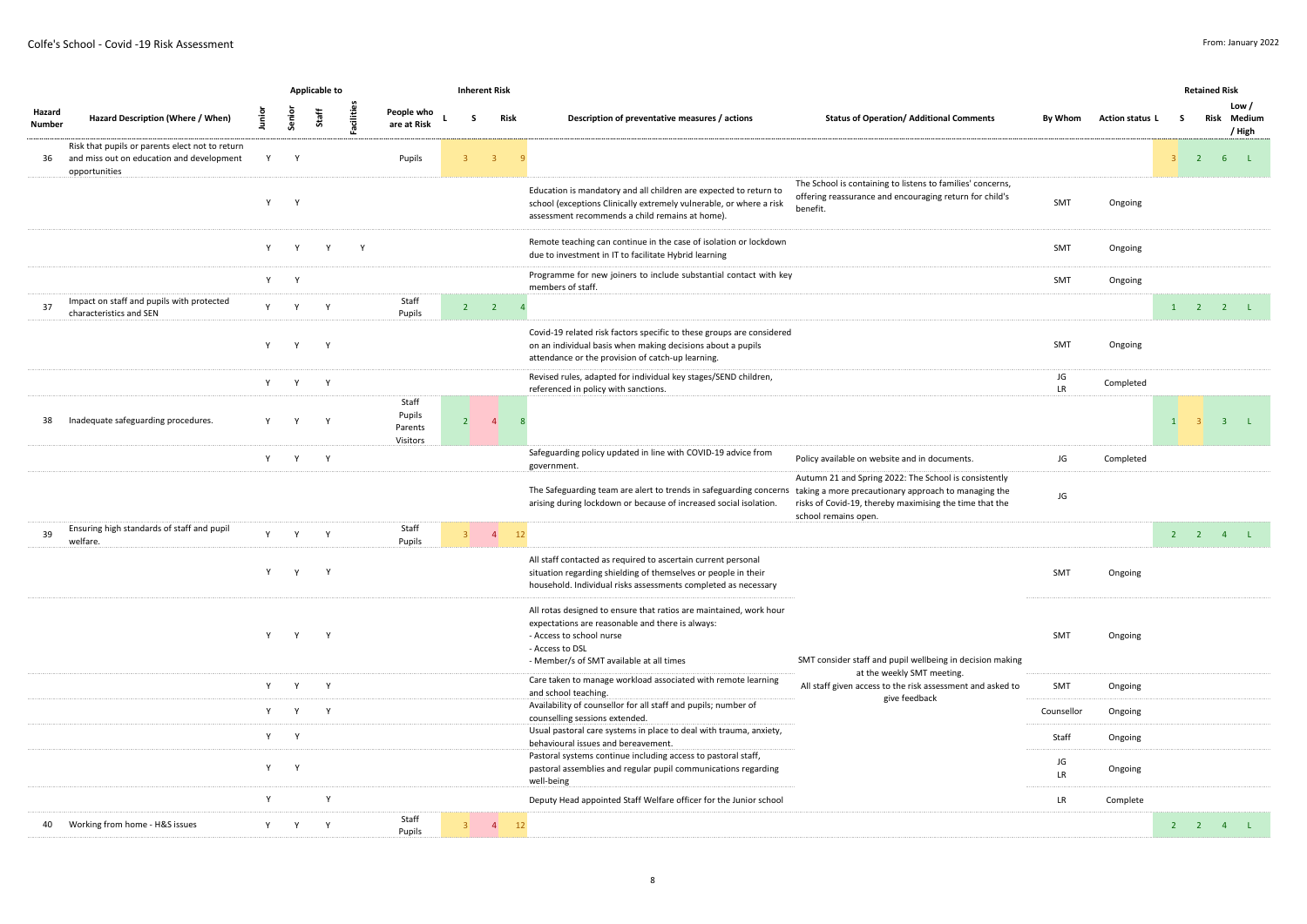|                  |                                                                                                            |              |              | Applicable to |              |                                        | <b>Inherent Risk</b> |                         |                                                                                                                                                                                                                                                                                                                                                                                                                                                                                                                                |                 |                 |               | <b>Retained Risk</b>    |                                |
|------------------|------------------------------------------------------------------------------------------------------------|--------------|--------------|---------------|--------------|----------------------------------------|----------------------|-------------------------|--------------------------------------------------------------------------------------------------------------------------------------------------------------------------------------------------------------------------------------------------------------------------------------------------------------------------------------------------------------------------------------------------------------------------------------------------------------------------------------------------------------------------------|-----------------|-----------------|---------------|-------------------------|--------------------------------|
| Hazard<br>Number | Hazard Description (Where / When)                                                                          | nia<br>E     | Senior       | Staff         | Facilitie    | People who<br>are at Risk              | -S                   | Risk                    | Description of preventative measures / actions<br><b>Status of Operation/ Additional Comments</b>                                                                                                                                                                                                                                                                                                                                                                                                                              | By Whom         | Action status L | s             | Risk                    | Low /<br>Medium<br>/ High      |
|                  |                                                                                                            |              |              | $\mathsf{v}$  |              |                                        |                      |                         | January 2022: Guidance is for all staff to return to work<br>CONTROL OPTION: The School follows DfE and national Coronavirus and work from home where possible. The majority of<br>guidance regarding working from home.<br>teaching and non-teaching roles need to be physically on<br>The suitability of a role for home working is situation dependent<br>site and adaptations to routine, social-distancing measures<br>and is assessed on individual basis.<br>and virtual meetings are being used to mitigate the risks. | SMT             | Ongoing         |               |                         |                                |
|                  |                                                                                                            |              |              | Y             |              |                                        |                      |                         | H&S risks mitigated by making office chairs, ergonomic supports<br>and additional IT equipment available to staff with special<br>In event of a full or partial closure these measures will be<br>requirements to create a safe home workspace                                                                                                                                                                                                                                                                                 | Staff           | As required     |               |                         |                                |
|                  |                                                                                                            | Y            | $\mathsf{Y}$ |               |              |                                        |                      |                         | reinstated as soon as possible<br>iPads made available for junior pupils for loan. Senior school pupils<br>in receipt of high percentage fee remission offered a school surface<br>/ laptop on loan.                                                                                                                                                                                                                                                                                                                           | MA<br><b>LR</b> | Ongoing         |               |                         |                                |
|                  | <b>Facilities and Premises</b>                                                                             |              |              |               |              |                                        |                      |                         |                                                                                                                                                                                                                                                                                                                                                                                                                                                                                                                                |                 |                 |               |                         |                                |
|                  | 41 Fire: Adaptation of alarm response for Covid                                                            | $\mathsf{v}$ | v            |               |              | Staff<br>Pupils<br>Parents<br>Visitors | 2                    | $\overline{4}$          | $\mathbf{R}$                                                                                                                                                                                                                                                                                                                                                                                                                                                                                                                   |                 |                 | $\mathbf{1}$  |                         | 3 <sup>7</sup><br>$\mathbf{L}$ |
|                  |                                                                                                            | Y            | Y            | Y             | Y            |                                        |                      |                         | Fire practice sessions whenever a new group of pupils / staff return Initial and follow-up drill incorporating lessons learned<br>completed for Autumn term<br>so as to incorporate staggered starters/staff                                                                                                                                                                                                                                                                                                                   | SMT             | Ongoing         |               |                         |                                |
|                  |                                                                                                            |              |              |               |              |                                        |                      |                         | Review fire evacuation procedures in light of changing pupil<br>numbers and new one way systems.                                                                                                                                                                                                                                                                                                                                                                                                                               | <b>JMS</b>      | Complete        |               |                         |                                |
|                  |                                                                                                            |              |              |               | $\mathsf{Y}$ |                                        |                      |                         | Ascertain FLOs once all staff surveys are in. Reassign where<br>necessary.                                                                                                                                                                                                                                                                                                                                                                                                                                                     | <b>JMS</b>      | Ongoing         |               |                         |                                |
|                  |                                                                                                            |              |              |               | Y            |                                        |                      |                         | Review fire evacuation signage in each room to ensure it reflects<br>any revised routes.                                                                                                                                                                                                                                                                                                                                                                                                                                       | <b>JMS</b>      | Complete        |               |                         |                                |
|                  |                                                                                                            |              |              |               | Y            |                                        |                      |                         | Review fire signage in assembly points to ensure that evacuees are<br>as socially distanced                                                                                                                                                                                                                                                                                                                                                                                                                                    | <b>JMS</b>      | Complete        |               |                         |                                |
|                  | Fire - management of risks arising from                                                                    |              |              |               |              | Staff                                  |                      |                         |                                                                                                                                                                                                                                                                                                                                                                                                                                                                                                                                |                 |                 |               |                         |                                |
| 42               | periods of school closure.                                                                                 |              |              |               | Y            | Pupils                                 | $2 \quad 4$          | 8                       |                                                                                                                                                                                                                                                                                                                                                                                                                                                                                                                                |                 |                 | 1             | $\overline{\mathbf{3}}$ | 3 L                            |
|                  |                                                                                                            |              |              |               | Y            |                                        |                      |                         | All regular fire checks and tests continuing and being documented.                                                                                                                                                                                                                                                                                                                                                                                                                                                             | PT              | Ongoing         | $\mathbf{1}$  | $\mathbf{R}$            | 3 <sup>2</sup>                 |
| 43               | Water quality - heightened risks arising from<br>periods of school closure.                                |              |              |               | Y            | Staff<br>Pupils                        | 3 <sup>7</sup>       | $\overline{\mathbf{3}}$ | $\alpha$                                                                                                                                                                                                                                                                                                                                                                                                                                                                                                                       |                 |                 | $2^{\circ}$ 3 |                         | 6 <sup>1</sup><br>$\mathbf{L}$ |
|                  |                                                                                                            |              |              |               | $\mathsf Y$  |                                        |                      |                         | Weekly regular documented flushing of all water outlets in place<br>Flushing recommences for any prolonged period of closure                                                                                                                                                                                                                                                                                                                                                                                                   | <b>JMS</b>      | Ongoing         |               |                         |                                |
|                  |                                                                                                            |              |              |               |              |                                        |                      |                         | Carried out by Thames Valley<br>Annual water tanks cleaning & chlorination                                                                                                                                                                                                                                                                                                                                                                                                                                                     | <b>MLR</b>      | complete        |               |                         |                                |
|                  |                                                                                                            |              |              |               | $\mathsf{v}$ |                                        |                      |                         | Carry out testing of all water outlets prior to return to school<br>Testing carried out by TVWS                                                                                                                                                                                                                                                                                                                                                                                                                                | <b>MLR</b>      | complete        |               |                         |                                |
|                  |                                                                                                            |              |              |               | Y            |                                        |                      |                         | Treat any water tanks that produce abnormal bacterial readings                                                                                                                                                                                                                                                                                                                                                                                                                                                                 | <b>MLR</b>      | complete        |               |                         |                                |
|                  |                                                                                                            |              |              |               |              |                                        |                      |                         | Water fountains - clean thoroughly                                                                                                                                                                                                                                                                                                                                                                                                                                                                                             | PT<br>PT        | Ongoing         |               |                         |                                |
| 44               | Air handling and air conditioning systems -<br>heightened risks arising from periods of school<br>closure. |              |              |               | Y            | Staff<br>Pupils                        | $\vert$ 2            | $\sim$ 4                | Water dispensers six-monthly inspections carried out.<br>Premises run all water dispensers during closure.                                                                                                                                                                                                                                                                                                                                                                                                                     |                 | Ongoing         | 1             | $\overline{3}$          | 3 L                            |
|                  |                                                                                                            |              |              |               | Y            |                                        |                      |                         | All air-con and air-handling inspected and maintained on a six-<br>monthly basis.                                                                                                                                                                                                                                                                                                                                                                                                                                              | <b>MLR</b>      | Ongoing         |               |                         |                                |
|                  |                                                                                                            |              |              |               | $\mathsf{Y}$ |                                        |                      |                         | Set units to use external air where possible, and set to maximum<br>power and runtime.                                                                                                                                                                                                                                                                                                                                                                                                                                         | <b>MLR</b>      | complete        |               |                         |                                |
|                  |                                                                                                            |              |              |               | Y            |                                        |                      |                         | Any units that cannot use external air to be turned off to avoid<br>circulation of infectious particles.                                                                                                                                                                                                                                                                                                                                                                                                                       | <b>MLR</b>      | complete        |               |                         |                                |